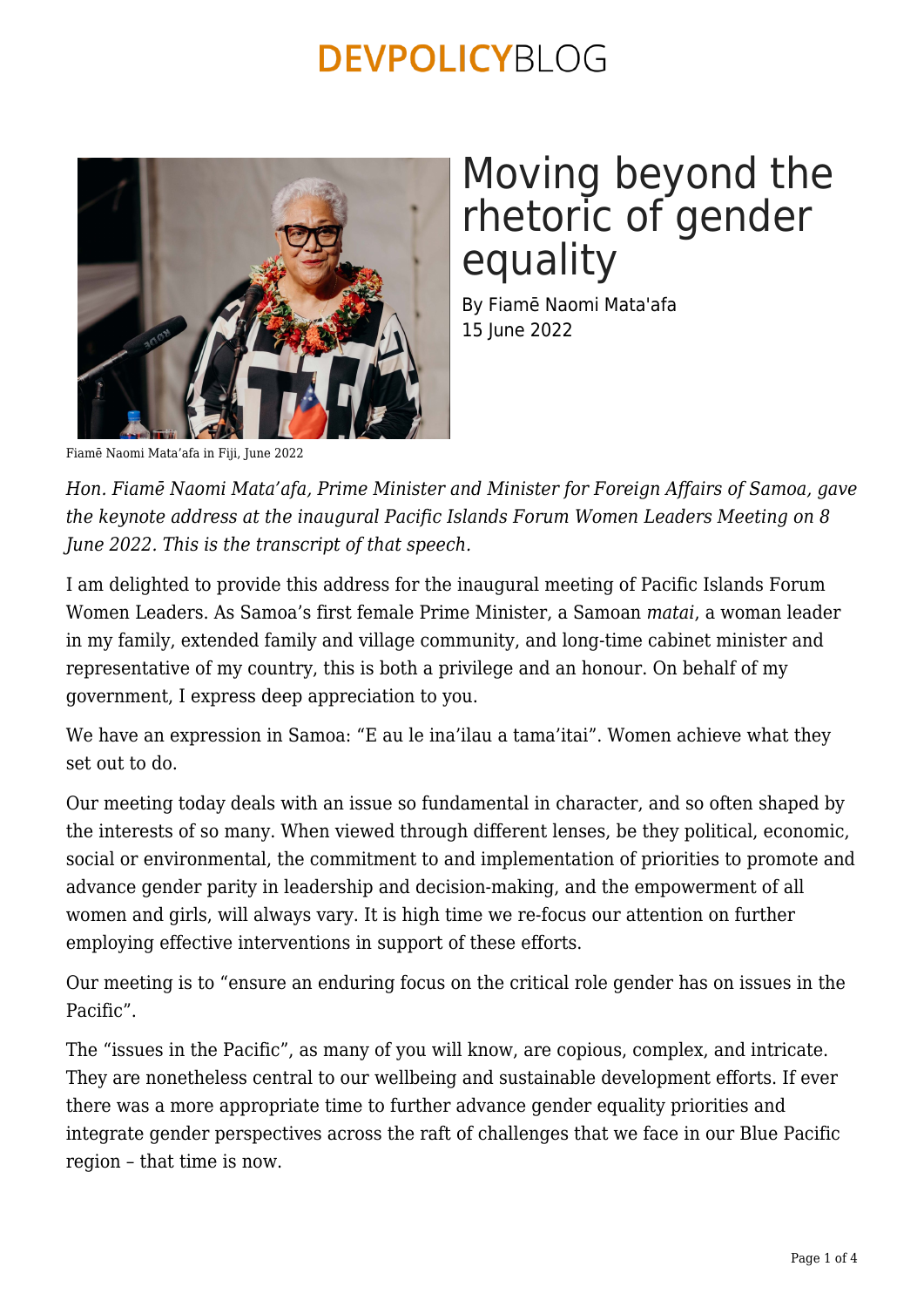Pacific women have and continue to contribute to the advancement of gender equality and the empowerment of women and girls through our culture and traditions, families, village communities, private sector, civil society organisations, governments, and legislative bodies. The glass ceiling may still exist today across various sectors and parts of our societies, but we are, most assuredly, bringing these barriers down.

The spread of the pandemic across our Blue Pacific region has been relentless, the impacts significant. The acute socio-economic impacts of COVID-19 that we are facing will no doubt be significantly compounded by the effects of climate change and natural disasters. These add to existing challenges and vulnerabilities faced by our communities across all sectors.

Forum Leaders have declared climate change as the single greatest threat to the livelihoods, security and wellbeing of the peoples of the Pacific. Taken together, these considerations are critical to any dialogue we hold in our plans to build back better post-COVID-19.

I want to recognise the significant and bold strides we have made in gender equality policies and legislation in our region and countries over these past two decades. Through the CEDAW, the Beijing Platform for Action, the Convention on the Rights of the Child, the SAMOA Pathway, the 2030 Agenda and SDGs, regional agreements like the 2012 Pacific Leaders Gender Equality Declaration, the SPC's triennial Conferences of Pacific Women and various human rights and UPR reports to name a few, these continue to drive and inform our work today.

But as with many developmental aspirations, women and girls continue to face challenges and barriers in advancing these important efforts. The pandemic has had a marked impact on our people and their livelihoods, particularly on key industries such as tourism, causing a slowdown in our efforts towards achieving sustainable development.

Our focus is to ensure the social wellbeing of our citizens, in particular women and children, and vulnerable groups affected by the downturn in the trajectory of socio-economic development and increased poverty. Our response also includes community outreach on preventative measures as well as on gender-based violence. We are committed to building a nation in which our women and girls are able to realise their full potential – from shaping the future of their families to shaping the future of the nation. It is our collective responsibility to empower women and girls economically, socially, educationally and also politically.

COVID-19 has exacerbated domestic violence and gender-based violence. The social and economic costs and impacts of family violence on our countries and families are high and we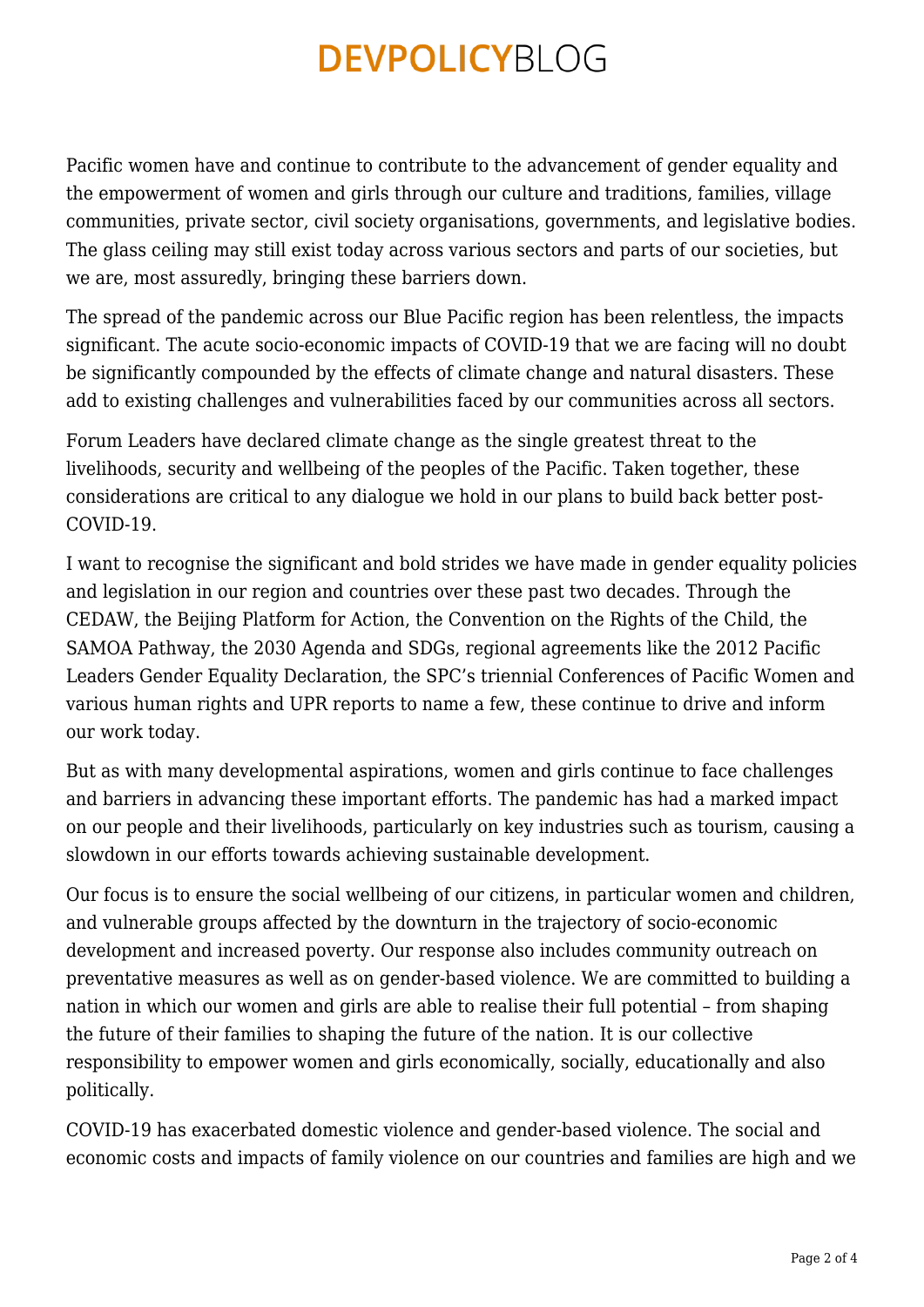will spare no effort to address domestic violence, including violence against women and children. Our commitment and determination to defeat this issue is a whole-of-government and whole-of-community approach.

We must continue to advocate strongly for the promotion, respect for, protection and fulfilment of all human rights and fundamental freedoms, without distinction of any kind, to ensure that no one is left behind.

Excellencies, and sister participants, women are every bit as capable of being good responsible leaders as men. We need to move beyond rhetoric and enhance our effort to promote and educate, and to lift the representation of women in decision-making roles in politics, businesses, and communities. We must do better to strengthen outcomes for women and girls across key national and regional priorities and ensure that Pacific women and girls are not left behind.

We must also improve connectivity in all viewpoints so that there are coordinated, collaborative and effective approaches to implementation. If we did all this, we can advise Forum Leaders on the priorities and work with all our CROP agencies and partners to translate their decisions into tangible progress.

The irony is not lost on me that at the present time, there are only two women heads of government at the Forum Leaders' meeting. This however should not diminish the important role and contribution of Forum Leaders in this work and I wish to pay tribute to all our male Forum Leaders, past and present, and all Pacific men who have and continue to champion gender equality and the empowerment of all women and girls alongside us.

The importance of partnership to our development aspirations cannot be understated. I wish to warmly acknowledge the support of all our development partners, CROP agencies, the UN and intergovernmental agencies, and CSOs and the private sector – thank you for your continued assistance and support to our Blue Pacific region and countries.

To all women leaders, present and past, and to sister participants from our Blue Pacific in all their diversities, I salute you. Soifua.

Key to abbreviations: CEDAW Convention on the Elimination of all Forms of Discrimination Against Women; CROP Council of Regional Organisations in the Pacific; CSOs civil society organisations, PLGED Pacific Leaders Gender Equality Declaration, SAMOA Pathway SIDS Accelerated Modalities of Action; SDGs Sustainable Development Goals; SPC Pacific Community; UPR Universal Periodic Review.

### **About the author/s**

### **Fiamē Naomi Mata'afa**